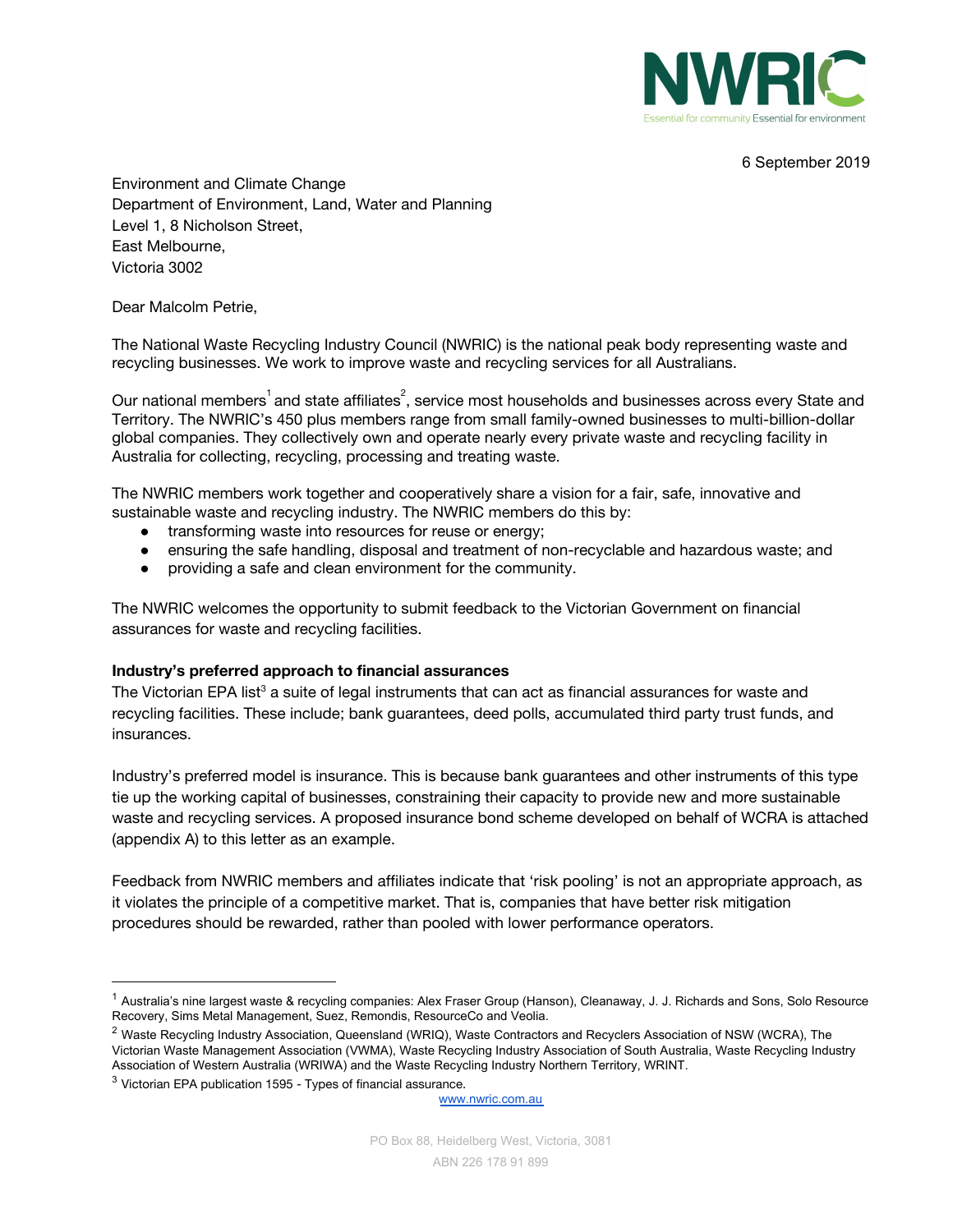

Finally, industry would welcome a nationally consistent approach to financial assurances.

### **Poorly structured assurances can constrain PIW acceptance**

One member has indicated the price of financial assurances can constrain waste acceptance and storage criteria for hazardous waste treatment facilities.

- This is because the waste acceptance criteria and storage capacity of hazardous waste treatment facilities determines the risk profile, and therefore the required financial assurance.
- It is desirable for these facilities to accept the broadest range of hazardous materials possible. However, pursuing this outcome can greatly increase the cost of financial assurances and therefore limit acceptance criteria.
- Explained in another way, hazardous waste treatment facilities may refuse to accept the treatment of certain 'high assurance cost' materials they are capable of treating in order to reduce the burden of financial assurances.

To mitigate this issue, a possible solution is to combine a bank guarantee with insurance that covers some of the risks associated with storing and treating hazardous materials, in order to reduce the overall cost of compliance.

#### **Regular market review to ensure assurances reflect market prices**

Another important recommendation is for the Victorian EPA to do a full market review of treatment costs to ensure the 'financial assurance values' assigned to Prescribed Industrial Waste (PIW) types are consistent with the disposal costs offered by industry.

- This will ensure that treatment options are as cost effective as possible.
- A regular review should be conducted to capture price changes when other treatment facilities and options come to market.

#### **The broader regulatory context**

The NWRIC understands the Victorian Government is considering reforming financial assurances in order to insure against the risk of abandoned waste stockpiles. There have been three recent prominent examples.

- The abandoned waste tyre stockpile at Stawell in the north west, where approximately one million tyres were illegally [stockpiled](https://www.epa.vic.gov.au/our-work/current-issues/odour-and-air-quality/stawell-tyre-stockpile-cleanup).
- The stockpile of construction and demolition waste at Lara in Melbourne's south east, which contains 320,000 cubic meters of construction and demolition waste.
- Stockpiles of hazardous chemicals and liquids in Campbellfield and other locations, which could contain more than 10 million litres across multiple sites.

In all of these instances, financial assurances would not have resulted in reduced liability for the Victorian Government as these stockpiles were created by illicit activity and therefore no assurance was in place.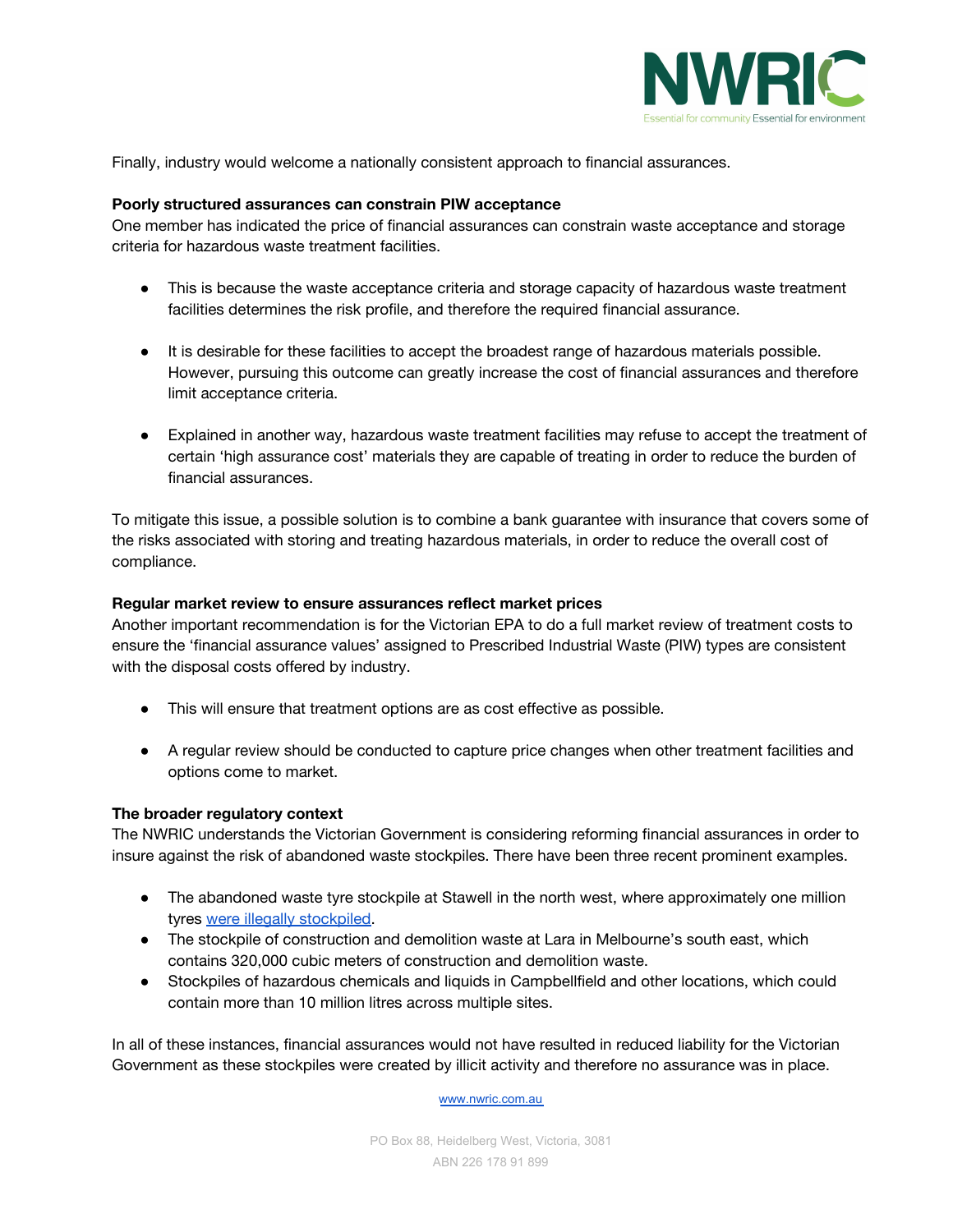

Further, fires and illegal stockpiles such as these damage the reputation of industry and can substantially increase insurance premiums.

What is required here is not financial assurance but stronger surveillance of illegal activities and proactive steps by regulators to stop them. Our industry is ready to work closely with government to enhance regulatory oversight to prevent further illegal stockpiles, and potentially resultant fires.

Further, the NWRIC believes there is a need for investment in new initiatives to raise operating standards across the industry nationally. This includes GPS tracking of waste movements from generator to final disposal, mass load balance reporting of operators, a review of hazardous waste levies, and greater investment of waste levies into compliance activities on illegal activities.

Alignment of regulatory activities and levies between states to remove inconsistencies and prevent interstate transfer of waste materials. This will make regulation more efficient, keep regulatory costs down and improve standards.

For further information please contact NWRIC Secretary Alex Serpo, ([secretariat@nwric.com.au;](mailto:secretariat@nwric.com.au) 0417 932 303), in the first instance.

Yours sincerely,

Rose Road

Rose Read CEO [ceo@nwric.com.au](mailto:ceo@nwric.com.au) 0418 216 364

[www.nwric.com.au](http://www.nwric.com.au/)

PO Box 88, Heidelberg West, Victoria, 3081 ABN 226 178 91 899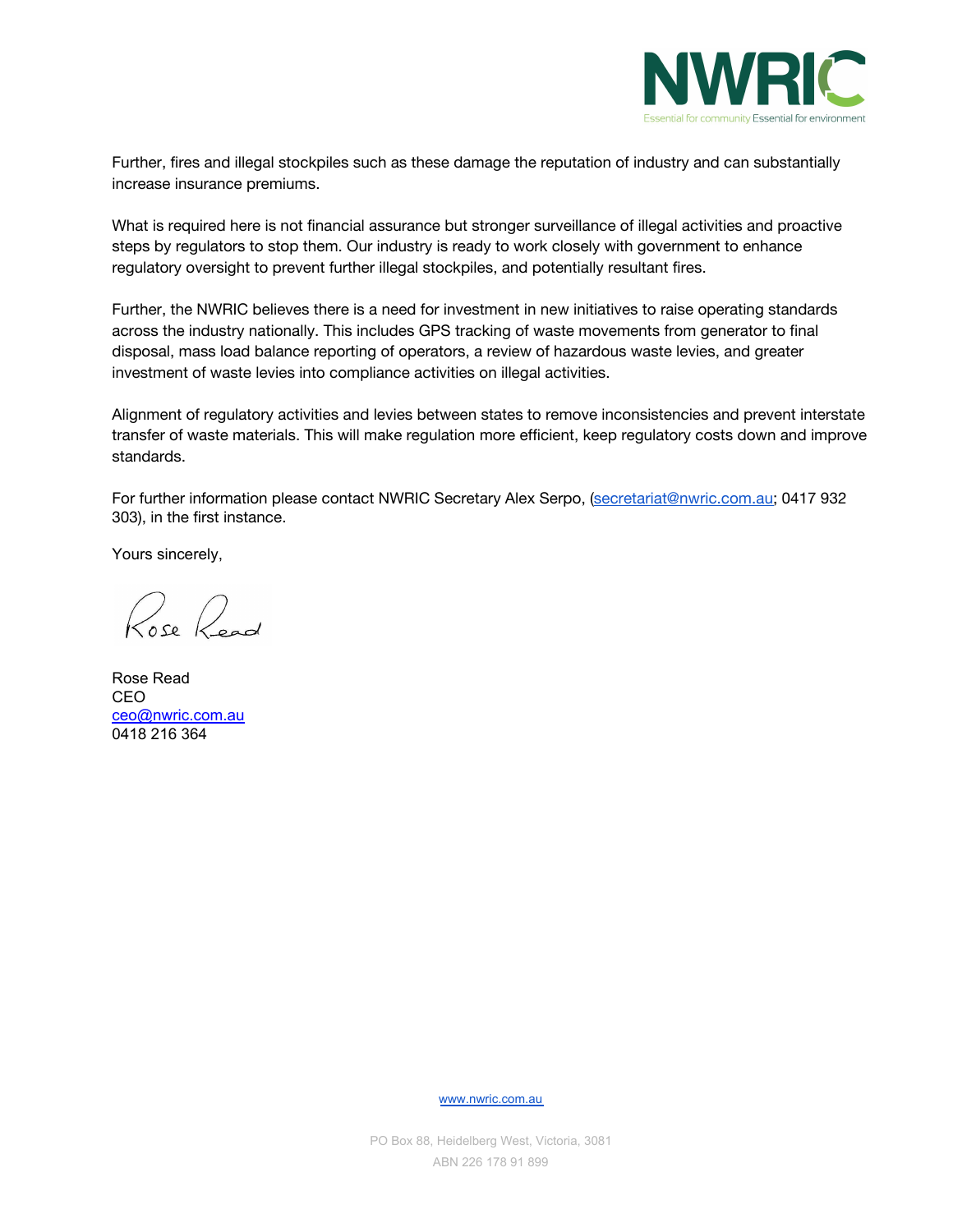

# **APPENDIX A - SAMPLE OUTLINE FOR AN INSURANCE BOND SERVING AS A FINANCIAL ASSURANCE**

Below is an outline of an insurance bond scheme which could ensure financial assurance for industry.

## **Bond Wording**

The wording must be in a format which is acceptable to the EPA. In essence the bond undertaking must be:

- Irrevocable,
- Unconditional,
- Pay on Demand (Within 5 days), and
- Without reference to any third party.

In addition, the bond must be underwritten by an APRA licensed insurer who has a minimum Standard & Poors rating of A-.

### **Application Criteria/Process**

Applicants for bonds must demonstrate they have the experience, financial resources and acceptable character to meet their obligations to the EPA under their license agreement.

Applicants would be required to provide the following information before an insurance bond can be issued:

- 1. Copy of relevant EPA license agreement,
- 2. Written confirmation the applicant and or its directors has at least 3 years experience in the waste recycling industry,
- 3. Last 2 years financial statements for the license holder (if the entity is a start up additional information may be required),
- 4. Up to date management accounts,
- 5. Statement of assets and liabilities from each Director/Partner,
- 6. Credit Reference Authority.

An underwriting assessment of the information above would be completed within 5 working days of receipt of the information above.

A copy of the Asset & Liability Statement which includes the Credit Reference Authority is attached under Annexure B.

### **Collateral/Indemnity**

No formal collateral and or any charge over assets would be required. Bond facilities would be provided on an unsecured basis.